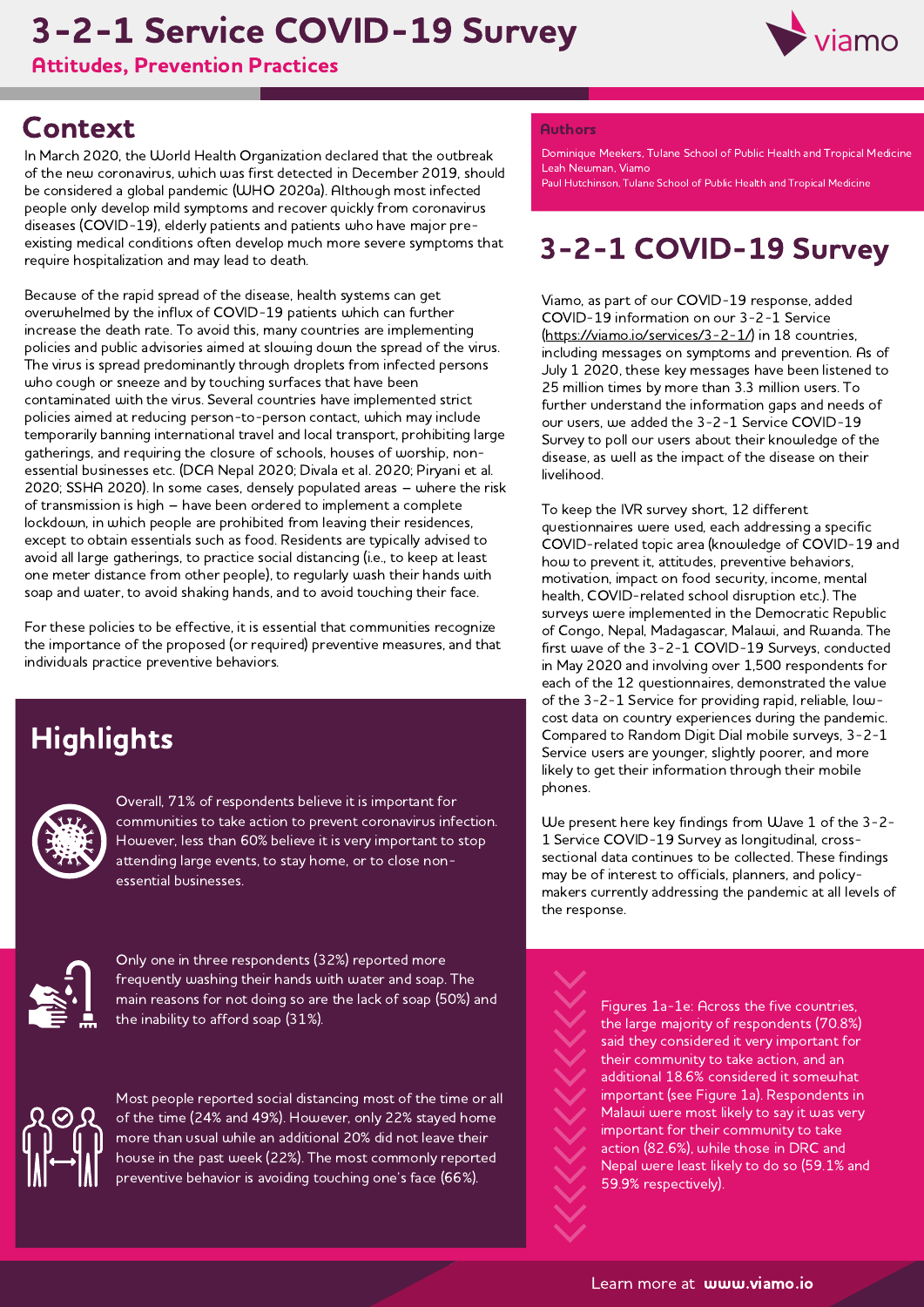



Fig 1b: Percentage of respondents who consider it important for community to stop attending large events



Fig 1c: Percentage of respondents who consider it important for community members not to shake hands



Fig 1e: Percentage of respondents who consider it important for non-essential businesses to close

100%





#### Fig 1d: Percentage of respondents who consider it important for community members to stay home



Despite the high importance given to community action, support for specific actions is not as strong. In all five countries, the percentage of respondents who consider it very important for community members to stop attending large events is relatively fairly low, ranging from 52.3% in Madagascar to 61.7% in Rwanda. Support for not shaking hands, staying home, and closing nonessential businesses varies across countries (see Figures 1b-1d). Only 54.8% of respondents in the DRC and 50.7% of those in Madagascar believe it is very important for community members not to shake hands, compared to 63.1-69.8% in the other countries. In Nepal, 74.9% of respondents believe it is very important to stay home, compared to only 50.4%-62.7% in the other countries. The highest support for closing non-essential business was observed in Nepal and Rwanda, where 63.7% and 55.4% deemed this very important. By contrast, only 43.2% of respondents in Madagascar and 35.8% of those in Malawi considered it very important for non-essential businesses to close.

#### Learn more at **www.viamo.io**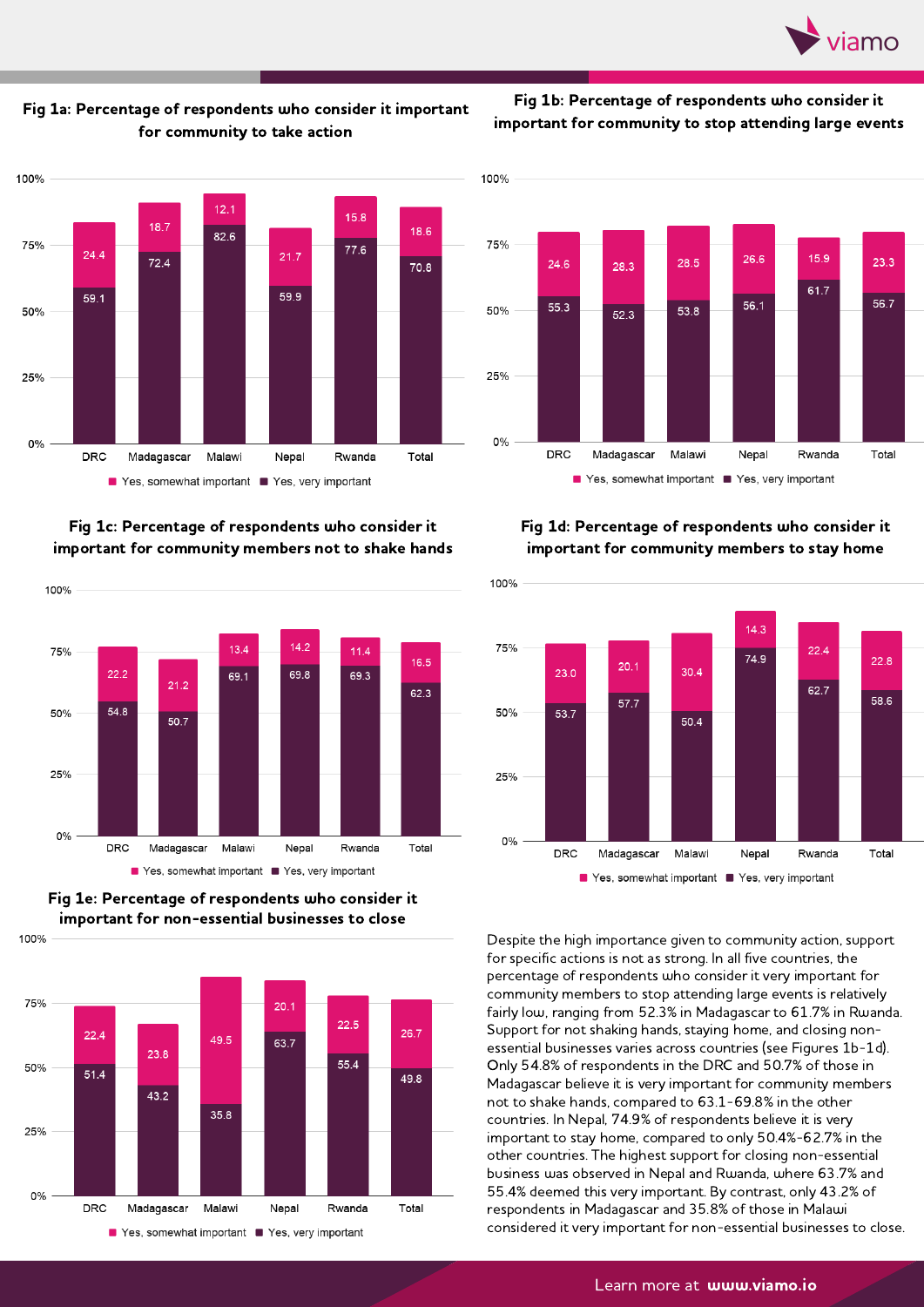



#### Fig 2: Percentage of respondents who washed hands with water/soap more often than usual (past week)

100%

Figure 3: Inquires about the reasons why respondents have not been washing their hands with soap and water more frequently reveal that the most common reason is that they lack access to soap. Specifically, 50.4% reported that they do not have soap and an additional 31.4% that they cannot afford to buy soap. Between 4.8% and13.1% of respondents in each country reported that the reason was <sup>a</sup> lack of running water. Overall, only 10.5% of respondents reported that they did not increase the frequency of hand washing because they do not believe it helps. The highest percentage reporting that handwashing does not help is observed in the DRC (13.4%), while the lowest percentage was reported in Malawi (6.1%).



#### Fig 4: Percentage of respondents who always or often maintain at least one meter difference (past week)

Fig 2: Despite recommendations to frequently wash one's hands with water and soap to prevent infection with the coronavirus, few respondents report that they have been heeding this advice. Overall, only 31.8% of respondents reported that they washed their hands with water and soap more frequently than usual during the week before the survey. Respondents in Rwanda were most likely to have increased their frequency of handwashing with water and soap (49.4%), while those in the DRC and Malawi were least likely to have washed their hands more frequently (15.5% and 22.8%, respectively).



### Fig 3: Percentage of respondents who report various reasons for washing hands less frequently than usual

#### Fig 5: Percentage of respondents who stayed home more than usual (past week) 100%



Figures 4 and 5: Recommendations to practice social distancing (at least one meter) or to stay home can be difficult to implement.<br>When asked how often they practiced social distancing (at least one meter) during the past of the time, and 49.3% all of the time. The percentage who report social distancing all of the time is highest in Rwanda (65.8%) and Malawi (60.9%) and lowest in the DRC (37.5%) and Madagascar (32.1%). Only 22.2% of respondents reported they stayed home<br>more than usual during the week prior to the survey. Respondents in Rwanda were most likely to have i stayed home (34.4%), while those in the DRC and Malawi were least likely to have done so (13.3% and 9.8%, respectively).